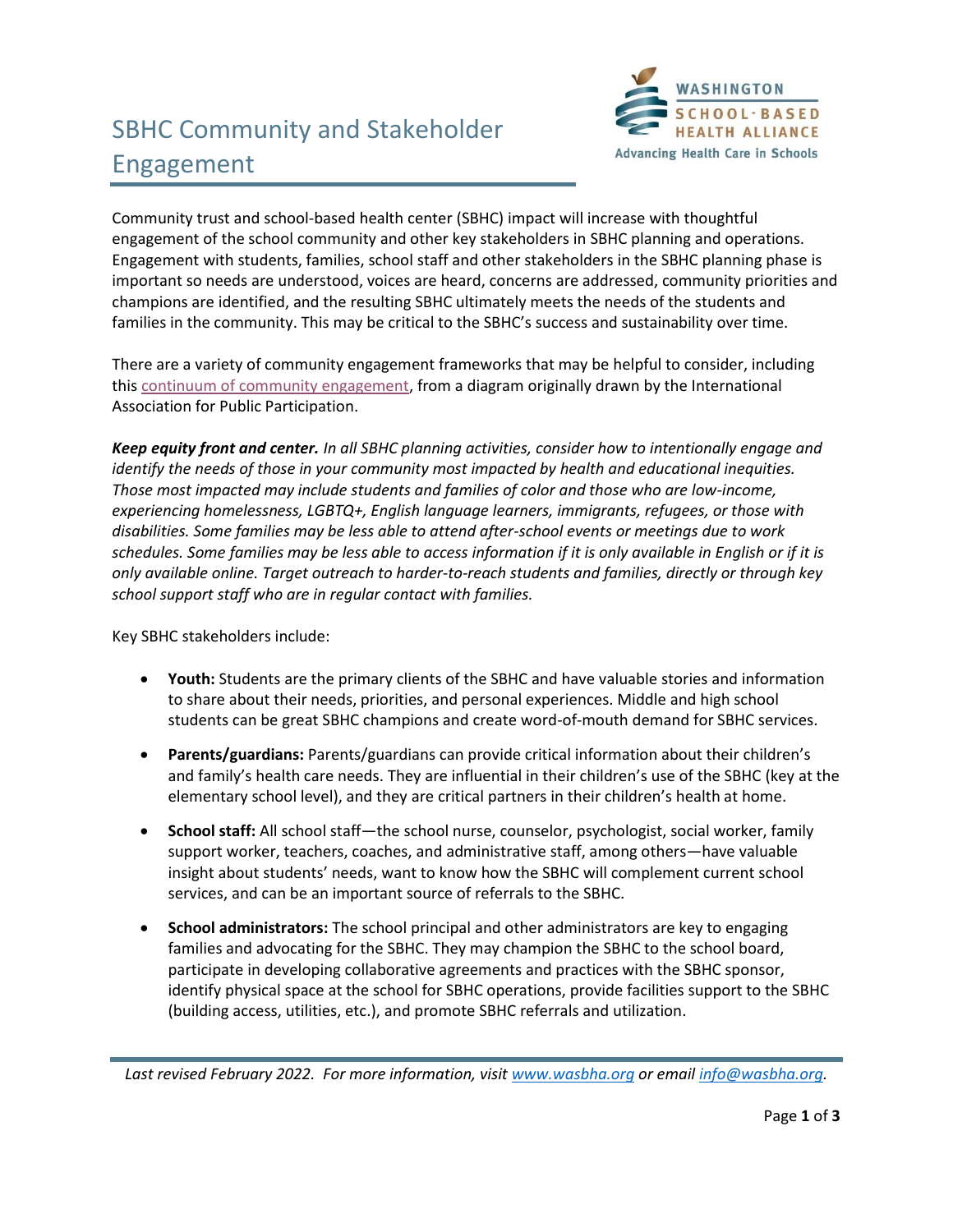

- **Community-based organizations:** Organizations that serve children, youth, and their families within the school and the community—such as those providing tutoring, after-school programs, social services, and other supportive resources—can be important partners in SBHC planning and operations.
- **Healthcare sponsor and other providers:** A healthcare entity or other community-based organization that is able, willing, and trusted in the community to sponsor the SBHC will need to be identified. The SBHC sponsor may be a community health center (federally-qualified health center, or FQHC), community clinic, hospital or healthcare system, local public health department, tribal health agency, or other community-based organization.

It is important as well to communicate to other health care providers in the community that the SBHC will collaborate with them to provide coordinated care to shared patients. Involving health care professionals at the start of your planning efforts will help build a strong foundation for care coordination and communication with primary care and specialty care providers serving children, youth, and families in the community.

- **Public health officials:** Local public health jurisdictions can provide public health data and advocacy to inform other stakeholders. They can advise on the types of SBHC services which would benefit the community and in some cases be key partners in providing care. Some local public health departments may have the capacity to sponsor the SBHC directly or support the SBHC with services such as immunizations.
- **Legal counsel and risk managers:** Having early discussions with legal counsel and risk managers for both the school district and SBHC sponsor will ensure everyone is on the same page and pave the way for drafting legal agreements that define, for example, the use of space, the SBHC collaboration, roles and responsibilities, and parameters around student confidentiality and information-sharing in compliance with FERPA and HIPAA.
- **School board:** The school board may need to review and approve moving forward with SBHC planning and implementation at various stages, district funding contributions, and/or district policies that affect SBHC operations.
- **Community leaders:** Community leaders critical to building support for the SBHC may include business owners, civic clubs, elected and appointed officials, faith leaders, local reporters, or other influential people in your community. Seek allies who are representative of the community and its diversity.

*Last revised February 2022. For more information, visi[t www.wasbha.org](http://www.wasbha.org/) or email [info@wasbha.org.](mailto:info@wasbha.org)*